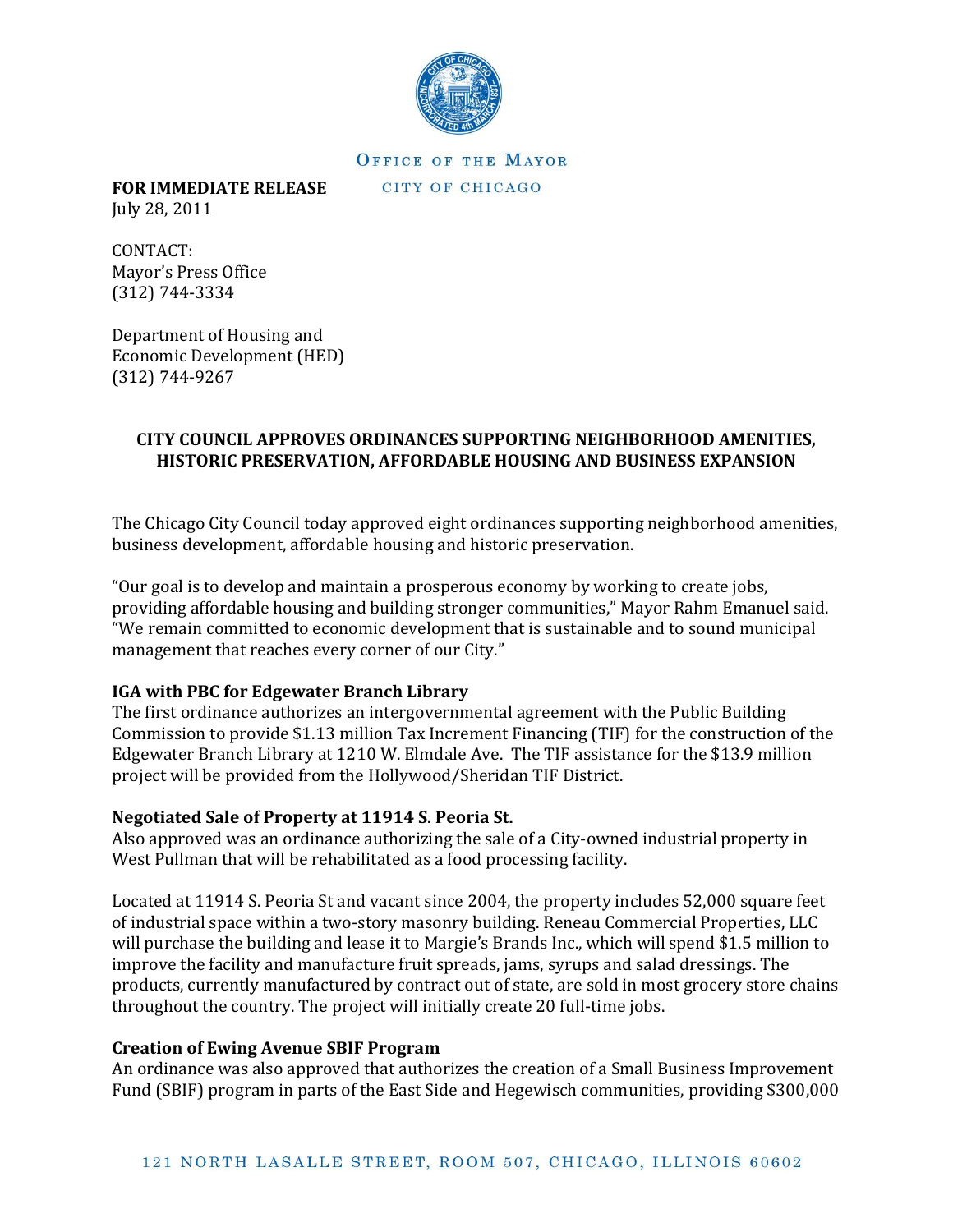

in TIF funding to help owners of commercial and industrial buildings make improvements to their properties.

Approved applicants located within the Ewing Avenue TIF District will receive reimbursement grants of up to \$150,000 for exterior and interior improvements such as windows, floors, green and conventional roofs, heating and air conditioning systems and other energy-saving or green improvements.

SBIF currently operates in 78 TIF areas. The Ewing Avenue TIF District is bounded by 93rd Court, 130th Street, Indianapolis Boulevard and Buffalo Avenue.

### **Near West TIF Budget Amendment**

The next ordinance authorizes an amendment to increase the Near West TIF District budget to \$66.3 million from \$48.5 million. The amendment reflects new increment collections, allowing for future redevelopment and revitalization of the area, including a comprehensive project to build and renovate buildings at Rush University Medical Center, the eventual redevelopment of a vacant parcel at Halsted and Monroe streets, and payments on the remaining debt service for the new Mark T. Skinner West school at 111 S. Throop St.

#### **Pullman Suites L.P.**

The next ordinance authorizes a loan agreement, the conveyance of two City-owned parcels, and fee waivers for the construction of Pullman Suites Senior Apartments in the Roseland community.

To be developed by Pullman Suites L.P. at 17-29 E. 112<sup>th</sup> Place, the five-story building will provide 60 units of affordable rental housing for independent seniors. It will include a green roof, Energy Star appliances, energy efficient lighting, permeable concrete paving and rain gardens to reduce storm water runoff.

Units will be available to renters earning up to 50 percent of the area's median income. The City will invest up to \$7.4 million in loans, \$800,000 in low-income housing tax credits that will generate \$6.4 million in equity, and \$127, 500 in donations tax credit equity. The project is eligible for donations tax credits because of the donation of City-owned land valued at \$300,000.

#### **Zapata Apartments**

The next ordinance designates the developer and authorizes a TIF redevelopment agreement and fee waivers for the construction of affordable apartments on four vacant sites in the Logan Square community.